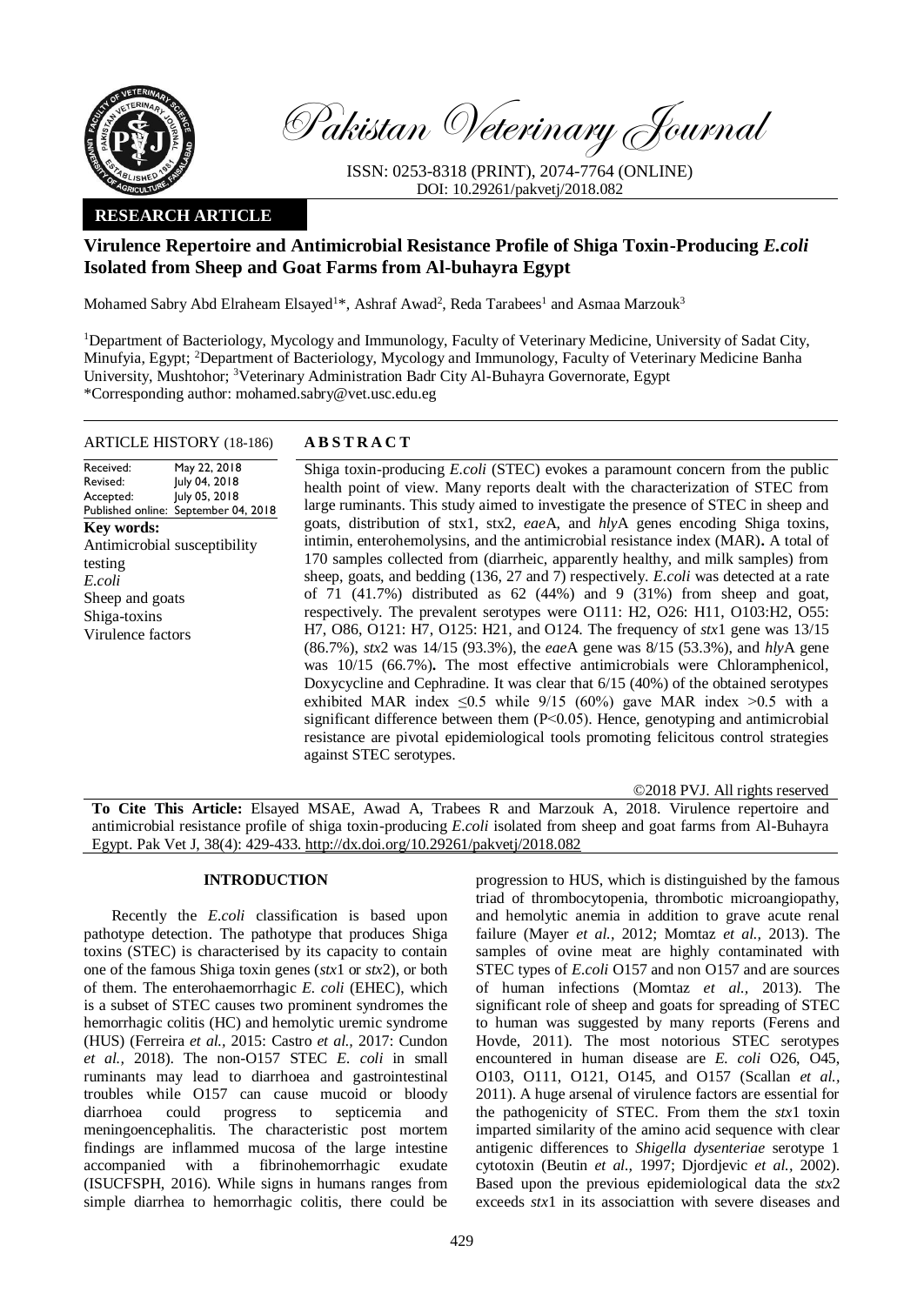HUS syndrome (Orth *et al.,* 2007; Kawano *et al.,* 2008). The Shiga toxin genes that encode for *stx*1 and *stx*2 which causes cell death after inhibiting the cellular protein synthesis. Recently, there are at least three *stx*1 subtypes (*stx*1a, c, and d) and seven *stx*2 subtypes (*stx* 2a, b, c, d, e, f, and g) were recognized (Baylis, 2009).

The intimin encoded by *eae*A gene, is an outer membrane essential for STEC attachment to intestinal cells. Furthermore, the enterohemolysins are encoded by *hyl*A or *ehx*A genes and that enhance the effect of Shiga toxins (Croxen *et al.,* 2013). In the last few years, there is an increased pathogenicity and resistance to most antimicrobials conferred by *E. coli* isolates that lower the selection chances of effective antimicrobial to control human infections (Saei *et al.,* 2012).

This research was aimed to isolate and identify STEC serotypes from adult and neonate sheep and goats either (healthy or showing diarrhea) and their bedding to carry out genotyping and detection of the vital virulence genes of the obtained isolates. In addition, the antimicrobial susceptibility testing was applied to screen for the resistance patterns of the obtained serotypes.

# **MATERIALS AND METHODS**

**Sampling:** The collection of 170 samples was performed from sheep, goats, and bedding (136, 27 and 7) respectively. Samples were distributed as 136 fecal samples (34 diarrheic and 102 apparently healthy sheep and goats), 29 milk samples (25 sheep and 4 goats) and 7 bedding samples (5 sheep and 2 goats). The sample collection was carried out in a period from November 2015 to March 2016 from different sheep and goat farms at Badr City in Al-Buheria Governorate.

*E. coli* **isolation:** The fecal samples were pre-enriched firstly in nutrient broth and kept for 24 hrs at 37°C, once growth confirmed a loopful of broth was streaked on MacConkey agar plates (MAC) and then aerobic incubation for 24 hrs at 37°C. The pink Lactose positive colonies were selected and cultivated on Eosin Methylene Blue (EMB) then incubated for 24 hrs at 37°C, typical *E. coli* colonies appeared metallic green. Positive colonies were stabbed into the semisolid medium and incubated for 24 hrs at 37°C, then, kept in the refrigerator at 4°C for preservation and for further morphological, biochemical, serological, and molecular characterization. The isolated *E. coli* strains upon specific media were determined at the species level using cytochrome oxidase, indole test, triple sugar iron agar, and urease (Quinn and Markey, 2003; Osman *et al.,* 2012). The *Staphylococcus aureus* ATCC 29737 and *E. coli* (O157:H7, *stx*1, *stx*2, *eae*A, *hly*A)

**Table 1:** Oligonucleotide Primers used for amplification of specific genes

ATCC 35150 were utilized as negative and positive controls respectively.

**Serological identification of** *E. coli***:** Antisera of *E. coli* specific to somatic "O" and flagellar "H" antigens utilizing the slide agglutination test were used for serological identification of isolates. The diagnostic antisera were supplied by Denka-Seiken (Japan). The conducted standard slide agglutination technique was performed according to the manufacturer's instructions at University of Banha, Faculty of Veterinary Medicine, The Center of Food Analysis.

**Molecular characterization of virulence genes harbored by** *E. coli* **serotypes:** The kept *E. coli* serotypes were cultivated on MAC agar plates, then overnight incubation at 37°C. After growth of culture, a sterile toothpick was used to pick up a single colony and the QIAamp kit was applied according to the manufacturer's instructions for DNA extraction**.** All the obtained *E. coli* serotypes were tested for the existence of virulence genes using primers targeting *Stx*1, *Stx*2, *eae*A, and *hly*A (Table 1).

**Antimicrobial susceptibility patterns:** Cultivation of serotypes was performed onto Muller-Hinton (Oxoid) broth for 18 hrs at 37°C, until the bacterial count was adjusted to  $1x10^6/1m1$  (using spectrophotometer). Once adjusted, then spreading on Mueller-Hinton agar (Oxoid) plates, then the disc diffusion method was performed using theses antimicrobial disks: Amikacin (Ak 30), Amoxicillin /Clavulinic acid (AMC 30), Ampicillin (AM 10), Cephotaxime (CTX 30), Cephradine (CE 30), Chloramphenicol (C 30), Ciprofloxacin (CIP 5), Doxycycline (DO 30), Gentamycin (CN 10), Nalidixic acid (NA 30), Norocillin (Nor 10), Penicillin (P 10), Streptomycin (S 10), Trimethoprim/Sulphamethoxazole (SXT 25) (Oxoid). After incubation for 24 hrs at 37°C, the inhibition zones were measured and the results recorded as sensitive, intermediate, and resistant (Clinical Laboratory Standards Institute, 2013).

**Statistical analysis:** The STEC *E. coli* rates of isolation, the prevalence of the obtained serotypes and the sensitivity and resistance of isolates to antimicrobials were presented as percentages (%). The Multiple Antibiotic Resistance (MAR) index was displayed as a percentage of effective antimicrobials to the total used types. The significance of difference between STEC rates from sheep and goats, and between the serotypes exhibited MAR index  $\leq 0.5$  and MAR index  $> 0.5$  were determined using the Fisher's exact test and the Z-test in R statistical software at the statistical significance of  $P < 0.05$ .

| Primer |                      | Oligonucleotide sequence (5'-3') | Product size (bp) | References                               |
|--------|----------------------|----------------------------------|-------------------|------------------------------------------|
| Stxl   | stx $\mathsf{I}$ (F) | <b>ACACTGGATGATCTCAGTGG</b>      | 614               | (Fagan et al., 1999; Osman et al., 2012) |
|        | stx $\mathsf{I}$ (R) | <b>CTGAATCCCCCCTCCATTATG</b>     |                   |                                          |
| stx2   | $stx2$ (F)           | CCATGACAACGGACAGCAGTT            | 779               | (Fagan et al., 1999; Osman et al., 2012) |
|        | stx2(R)              | <b>CCTGTCAACTGAGCAGCACTTTG</b>   |                   |                                          |
| eaeA   | eaeA (F)             | <b>GTGGCGAATACTGGCGAGACT</b>     | 890               | (Fagan et al., 1999; Osman et al., 2012) |
|        | eae $A(R)$           | <b>CCCCATTCTTTTTCACCGTCG</b>     |                   |                                          |
| hlyA   | hlyA(F)              | ACGATGTGGTTTATTCTGGA             | 165               | (Fagan et al., 1999; Osman et al., 2012) |
|        | $h/vA$ (R)           | <b>CTTCACGTGACCATACATAT</b>      |                   |                                          |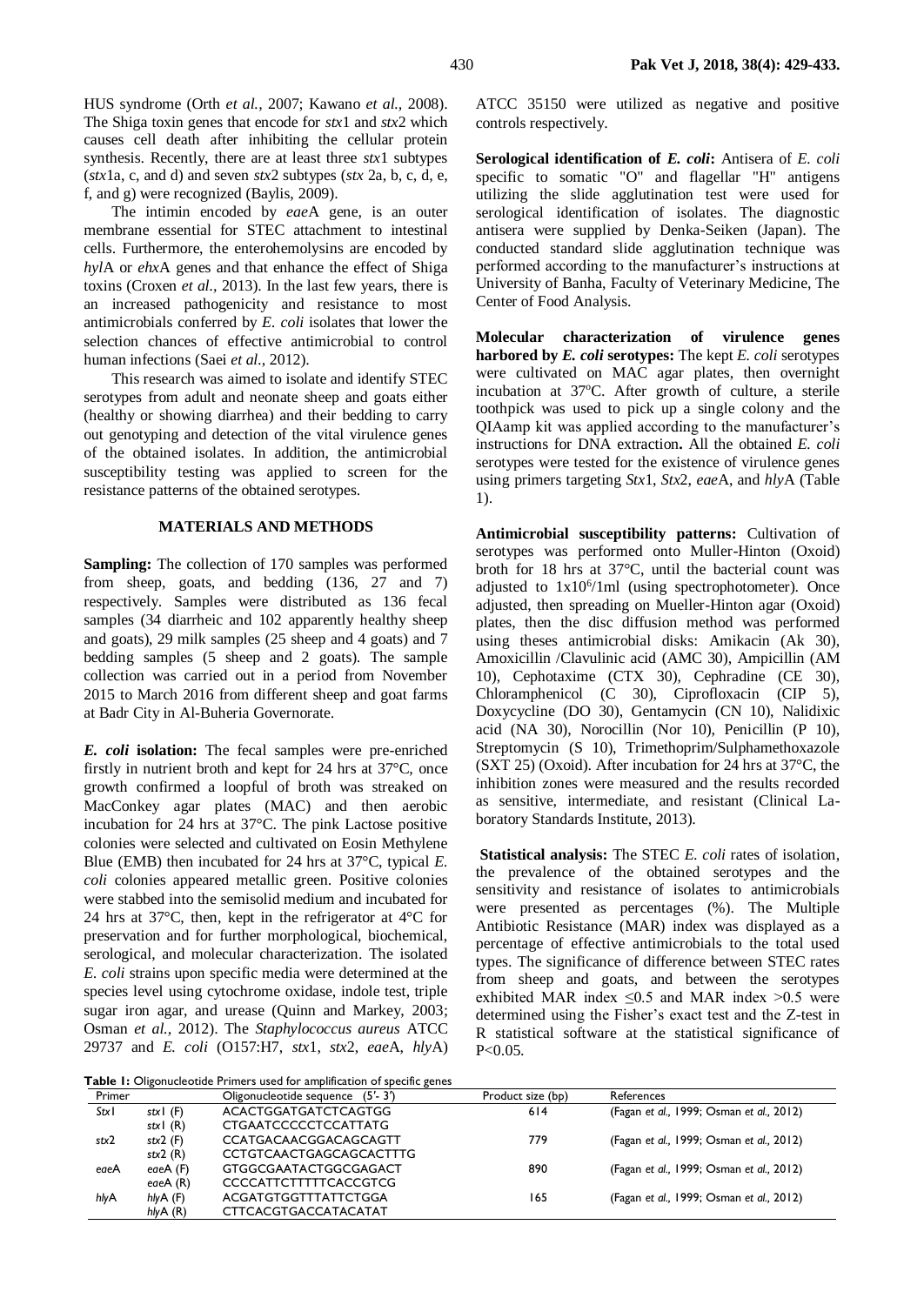## **RESULTS**

**Prevalence of** *E.coli* **among examined samples:** A total of 170 samples distributed as 141 from sheep comprising 111, 25, and 5 were fecal, milk and bedding samples, respectively. In addition to that, 29 goat samples comprising 23, 4, and 2 were fecal, milk and bedding samples respectively. All of them were subjected to isolation and biochemical identification using specific media. *E. coli* was detected at a rate of 71 (41.7%) which was distributed as 62 (44%) and 9 (31%) from sheep and goat samples, respectively, with no significant difference between these percentages (P=0.1961) (Table 2).

**Detection of prevalent** *E. coli* **serotypes, virulence markers and antimicrobial susceptibility of serotyped isolates:** From the obtained 71 *E. coli* isolates, 15 isolates were randomly selected for serotyping. The most prevalent serotypes were O111:H2, O26: H11, O103:H2, O55: H7, O86, O121:H7, O125:H21, and O124. The serotype O111:H2 **(**EHEC) was the most prevalent from one sheep fecal sample, 2 goat fecal samples and one sample from sheep bedding with a rate of 4 (26.7%). The O111:H2 harbored *stx*1*, stx*2*, eae*A, and *hly*A encoding virulence markers and exhibited Multiple Resistance Index (MAR) of 0.64 with resistance to AK30, AMC30, AM10, CIP5, CN10, CTX30, P10, SXT25, and S10. Furthermore, O26: H11 (EHEC) was isolated from 3 sheep fecal samples with a rate of 3 (20%) it contained *stx*1*, stx*2*, eae*A, and *hly*A virulence genes. The O26: H11gave MAR of 0.21 with pronounced resistance to AM10, CTX30, and SXT25. Additionally, O103:H2 (EHEC) gained from one sheep fecal sample with a rate of 1 (6.7%) and marked by the existence of *stx*1*, stx*2*,* and *hly*A genes. It gave MAR of 0.35 with clear resistance to AMC30, AM10, CN10, NA30, and P10. The serotype O55:H7 (EHEC) represented a rate of 2 (13.3%) one from the sheep fecal and one from sheep milk sample. It showed the highest MAR (0.71) of the isolated serotypes with resistance to AK30, AMC30,

AM10, CE30, CIP5, CN10, CTX30, DO30, S10, and P10. Both the O86 (EHEC) and O121: H7 serotypes were isolated with a similar rate of 1 (6.7%) from sheep fecal samples. Although, O86 contained *stx*2 the serotype O121: H7 displayed *stx*1 and *stx*2 virulence genes. The serotype O86 gave MAR of 0.42 with resistance to CIP5, CN10, NA30, Nor10, S10, and SXT25. While, the serotype O121: H7 produced MAR of 0.50 with resistance to AK30, CIP5, CN10, CTX30, NA30, NOR10, and SXT25. The serotype O125: H21 (EHEC) was isolated with a rate of 2 (13.3%) representing 2 isolates from sheep fecal samples moreover; it owned *stx*1 and *stx2* virulence genes. It gave MAR of 0.86 with resistance to AK30, AMC30, AM10, NA30, C30, CIP5, CN10, CTX30, SXT25, NOR10, P10, and S10. The last detected serotype was O124 that was isolated from one goat fecal sample with a rate of 1 (6.7%). It contained the *eae*A gene and exhibited MAR of 0.86 with resistance to AK30, AMC30, AM10, CE30, CIP5, CN10, CTX30, DO30, NA30, P10, S10, and SXT25. It was lucid that all virulence genes were equally distributed in both the serotypes O111:H2 and O26:H11. Besides both O103:H2 and O55:H7 serotypes equally harbored the same virulence markers. The two serotypes O121:H7 and O125:H21 similarly gained two virulence markers, whereas O86 and O124 exhibited the lowest distribution pattern of virulence genes. The prevalence of *stx*1 gene was 13/15 (86.7%), *stx*2 was 14/15 (93.3%), the *eae*A gene was 8/15 (53.3%), and *hly*A gene was 10/15 (66.7%). The most effective antimicrobials were Chloramphenicol, Doxycycline and Cephradine with sensitivity rates of 73.4%, 73.4%, and 73.3% respectively. Both the serotypes O125: H21 and O124 gave the highest MAR index while O55:H7, O111:H2, O121:H7, O86, and O103:H2 and O26:H11 showed MAR indices of 0.71, 0.64, 0.50, 0.42, 0.35, and 0.21 in a descending manner respectively. It was clear that 6/15 (40%) of the obtained serotypes exhibited MAR index ≤0.5 while  $9/15$  (60%) gave MAR index >0.5 with a significant difference between them P˂0.05 using Fisher Exact Probability Test (Table 2 and 3).

|                |      |              | <b>Table 2:</b> Prevalence of E. coli among examined samples |            |                  |           |                |          |  |  |  |
|----------------|------|--------------|--------------------------------------------------------------|------------|------------------|-----------|----------------|----------|--|--|--|
|                | No.  | <b>Breed</b> | Management/<br>efficiency                                    |            | Types of samples |           |                |          |  |  |  |
| <b>Species</b> |      |              |                                                              | Fecal      |                  | Milk      | <b>Bedding</b> | No. (%)  |  |  |  |
|                |      |              |                                                              | Diarrheic  | Healthy          |           |                |          |  |  |  |
| Sheep          | 141  | local cross  | Extensive/fattening                                          | 34(24.11%) | 77(54.6%)        | 23(16.3%) | 5(3.6%)        | 62(44)   |  |  |  |
| Goats          | 29   | local cross  | Extensive/ fattening                                         |            | 23(79%)          | 4(13.7%)  | 2(7.3%)        | 9(31)    |  |  |  |
| Total          | 70 ا |              |                                                              | 134        |                  |           |                | 71(41.7) |  |  |  |

**Table 3:** Antimicrobial susceptibility pattern of 15 *E. coli* serotypes isolated from examined sheep and goats

| Antimicrobial agents                     |     | Resistance |     | Intermediate | Sensitive |      |  |
|------------------------------------------|-----|------------|-----|--------------|-----------|------|--|
|                                          | No. | %          | No. | %            | No.       | %    |  |
| Amikacin (AK30)                          |     | 60.0       | 4   | 26.7         |           | 13.3 |  |
| Amoxicillin/Clavulinic acid (AMC 30)     |     | 46.6       |     |              |           | 53.4 |  |
| Ampicillin (AM10)                        | 10  | 66.7       |     |              |           | 33.3 |  |
| Cefotaxime (CTX30)                       | ۱3  | 86.7       |     | 13.3         |           |      |  |
| Cephradine (CE30)                        |     | 26.7       |     |              |           | 73.3 |  |
| Chloramphenicol (C30)                    |     | 13.3       |     | 13.3         |           | 73.4 |  |
| Ciprofloxacin (CIP5)                     |     | 53.4       |     | 33.3         |           | 13.3 |  |
| Doxycycline (DO30)                       |     | 20.0       |     | 6.6          |           | 73.4 |  |
| Gentamycin (CN10)                        |     | 66.7       |     | 6.6          |           | 26.7 |  |
| Nalidixic acid (NA30)                    |     | 53.4       |     | 26.7         |           | 20.0 |  |
| Norocillin (Nor10)                       |     | 46.6       |     | 26.7         |           | 26.7 |  |
| Penicillin (P10)                         |     | 60.0       |     |              |           | 40.0 |  |
| Streptomycin (S10)                       |     | 53.4       |     | 13.3         |           | 33.3 |  |
| Trimethoprim / Sulphamethoxazole (SXT25) |     | 73.3       | 0   | 0            |           | 26.7 |  |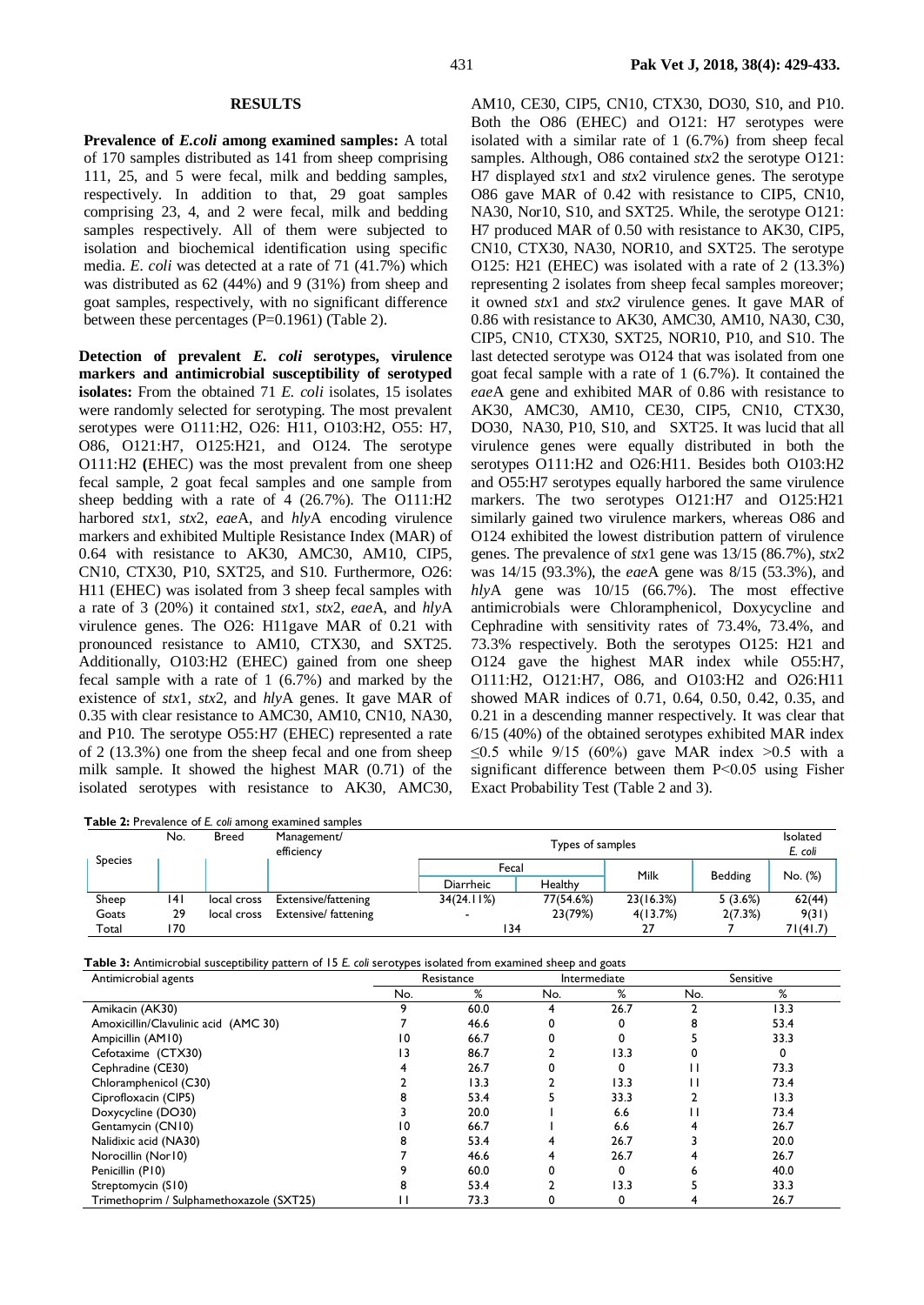| Serotypes | Strain<br>characterization | Type of sample                                         | Sheep    | Goat              | Total        | Virulence gene<br>distribution patterns |           |                          | Antimicrobial resistance<br>patterns | Multiple<br>Antibiotic                                                        |                              |
|-----------|----------------------------|--------------------------------------------------------|----------|-------------------|--------------|-----------------------------------------|-----------|--------------------------|--------------------------------------|-------------------------------------------------------------------------------|------------------------------|
|           |                            |                                                        | No(12)   | No(3)             | No(15)       |                                         |           |                          | stx1 stx2 eaA hlyA                   |                                                                               | Resistance<br>(MAR)<br>index |
| OIII:H2   | <b>EHEC</b>                | Fecal sheep (1)<br>Fecal goat (2)<br>Bedding sheep (1) |          | 2(16.7%) 2(66.7%) | $4(26.7%) +$ |                                         | $\ddot{}$ | $\ddot{}$                | $\ddot{}$                            | AK30, AMC30, AM10, CIP5,<br>CN10, CTX30, P10, SXT25,<br>SI0                   | 0.64                         |
| O26:HII   | <b>EHEC</b>                | Fecal sheep (3)                                        | 3(25%)   |                   | $3(20%) +$   |                                         | $\ddot{}$ | +                        | $\ddot{}$                            | AM10, CTX30, SXT25                                                            | 0.21                         |
| O103:H2   | <b>EHEC</b>                | Fecal sheep (1)                                        | 1(8.3%)  |                   | $1(6.7%) +$  |                                         | $+$       | $\overline{\phantom{a}}$ | $\ddot{}$                            | AMC30, AM10, CN10, NA30,<br>P <sub>10</sub>                                   | 0.35                         |
| O55:H7    | <b>EHEC</b>                | Fecal sheep (1)<br>Milk sheep (1)                      | 2(16.7%) |                   | $2(13.3%) +$ |                                         | $\ddot{}$ |                          | $\ddot{}$                            | AK30, AMC30, AM10, CE30,<br>CIP5, CN10, CTX30, DO30,<br><b>SIO. PIO</b>       | 0.71                         |
| O86       | <b>EHEC</b>                | Fecal sheep (1)                                        | 1(8.3%)  |                   | $1(6.7%)$ -  |                                         | $\ddot{}$ |                          |                                      | CIP5, CN10, NA30, Nor10,<br>S10. SXT25                                        | 0.42                         |
| O121:H7   | <b>EPEC</b>                | Fecal sheep (1)                                        | 1(8.3%)  |                   | $1(6.7%) +$  |                                         | $\ddot{}$ |                          |                                      | AK30, CIP5, CN10, CTX30,<br>NA30, NOR10, SXT25                                | 0.50                         |
| O125:H21  | <b>EHEC</b>                | Fecal sheep (2)                                        | 2(16.7%) |                   | $2(13.3%) +$ |                                         | $\ddot{}$ |                          |                                      | AK30, AMC30, AM10, NA30,<br>C30, CIP5, CN10, CTX30,<br>SXT25, NOR10, P10, S10 | 0.86                         |
| O124      | <b>EHEC</b>                | Fecal goat $(1)$                                       |          | 1(33.3%)          | $1(6.7%)$ -  |                                         |           | $+$                      |                                      | AK30, AMC30, AM10, CE30,<br>CIP5, CN10, CTX30, DO30,<br>NA30, PIO, SIO, SXT25 | 0.86                         |

NA30, P10, S10, SXT25 Amikacin (AK30), Amoxicillin/Clavulinic acid (AMC30), Ampicillin (AM10), Cephradine (CE30), Ciprofloxacin (CIP5), Gentamycin (CN10),

Cefotaxime (CTX30), Doxycycline (DO30), Nalidixic acid (NA30), Norocillin (NOR10), Penicillin (P10), Streptomycin (S10), Trimethoprim/ Sulphamethoxazole (SXT25).

**Ethical considerations:** This study agrees with the U.S. Government rules for the employment and nursing of animals intended for experimental, training, and research objectives. The study design was accepted by the Faculty Committee for Animal Care and Use, University of Sadat City.

# **DISCUSSION**

In Egypt, sheep and goat exhibit socioeconomic impact for meat, wool, and hide production, these species constituted about 5.6 and 4.13 million heads respectively. The wide field of investment and insurance in sheep and goat farming because of the adaptation to harsh conditions, high productivity, increased fertility, and short generation interval (Khalil *et al.,* 2013). *E. coli* is the most notorious bacterial agent causes drastic losses in sheep and goat farms. *E. coli* was detected at a rate of 71/170 (41.7%) which was distributed as 62/141 (44%) and 9/29 (31%) from sheep and goat samples, respectively, with no significant difference (P=0.1961). The highest trend of isolation was from sheep which comes in contradiction with Osman *et al.* (2013) who proved the vice versa. This high isolation rate was confirmed by Zaki *et al.* (2010) and Aklilu *et al*. (2013).

The STEC isolates were serotyped and the most prevalent serotypes were O111:H2, O26:H11, O103:H2, O55:H7, O86, O121:H7, O125:H21, and O124. These results were similar to that reported by Koch *et al.* (2001), Cookson *et al*. (2006), Mousa *et al.* (2010), and EL Malt *et al.* (2017). Most of these serotypes of public health classified as verotoxigenic serotypes associated with bloody diarrhea or hemolytic uremic syndrome in human (Johnson *et al.,* 1996; Delannoy *et al.,* 2012). The pathogenicity of STEC mainly ambuscades in a huge arsenal of virulence factors, including Shiga toxins (*stx*1 and *stx*2, and its subtypes), adhesion protein intimin (*eae*), and enterohemolysin (*Ehl*y) (Law, 2000; Delannoy *et al.,* 2012). The *eae*A gene is present on chromosome at the pathogenicity island; it is an essential factor for strong attachment to cells of the host intestinal mucosa. The attaching and effacing (A/E) lesions are a result of interaction between intimin and the bacterial "translocated intimin receptor" (Tir), this lesion is lacking in mutants that cannot colonize their hosts or cause lesions (Farfana and Torres, 2012). Furthermore, the enterohemorrhagic *E. coli* (EHEC) characterized by *hly* gene, that encodes for hemolysin which considered as a pore-forming cytolysin on eukaryotic cells (Islam *et al.,* 2008).

In this study, the distribution patterns of *stx*1, *stx*2, and *eae*A were 13/15 (86.7%), 14/15 (93.3%) and 8/15 (53.3%) respectively, these results were higher than Cookson *et al.* (2006) who found that 43% of the tested cattle and sheep harbored *E. coli* isolates possessing *stx*  and 33% *eae*A. The frequency of the *hly*A gene in the obtained STEC isolates in this study was 10/15 (66.7%) which confirmed by Lorenz *et al.* (2013) who found that most STEC strains (86.7%) were hemolytic. Commenting on the antimicrobial resistance pattern, it was noticeable that 6/15 (40%) of the obtained serotypes exhibited MAR index  $\leq 0.5$  while 9/15 (60%) gave MAR index >0.5 with a significant difference between them P˂0.05. This result elucidated the high resistance pattern of the STEC isolates from sheep and goat with eminent focus on these isolates which represent a public health problem. This result confirmed by Mukherjee *et al.* (2017) who observed that there is a high frequency of antimicrobial drug resistance in O157 and non-O157 Shiga toxin-producing *E. coli*. Furthermore, the most effective antimicrobials were Chloramphenicol, Doxycycline, and Cephradine with sensitivity rates of 73.4, 73.4 and 73.3%, respectively. Sheep and goat represent a possible reservoir of STEC serious to the public health due to the harbored virulence repertoire and the increased number of antimicrobial resistant *E. coli* isolates (Bai *et al.,* 2016). The monitoring of STEC antimicrobial resistance is pivotal due to the likelihood horizontal transmission of resistance genes from notorious STEC to other pathogens. The monitoring

**Table 4:** Distribution of *E. coli* serotypes, virulence markers and antimicrobial susceptibility among obtained isolates from sheep and goats